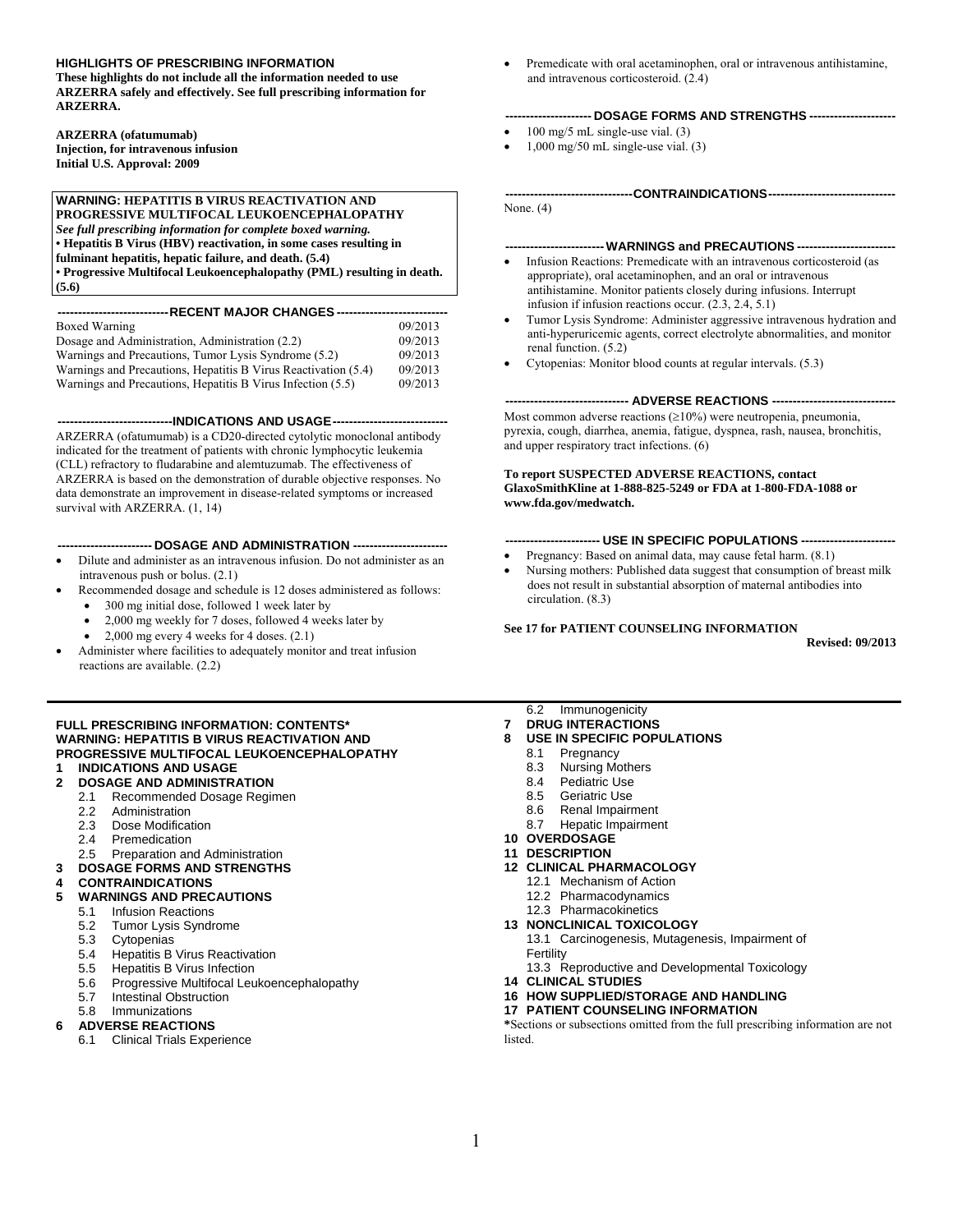## <span id="page-1-0"></span>**FULL PRESCRIBING INFORMATION**

# **WARNING: HEPATITIS B VIRUS REACTIVATION AND PROGRESSIVE MULTIFOCAL LEUKOENCEPHALOPATHY**

• Hepatitis B Virus (HBV) reactivation can occur in patients receiving CD20-directed cytolytic antibodies, including ARZERRA, in some cases resulting in fulminant hepatitis, hepatic failure, and death *[see Warnings and Precautions (5.4)]*.

• Progressive Multifocal Leukoencephalopathy (PML) resulting in death can occur in patients receiving CD20-directed cytolytic antibodies, including ARZERRA *[see Warnings and Precautions (5.6)]*.

# **1 INDICATIONS AND USAGE**

ARZERRA<sup>®</sup> (ofatumumab) is indicated for the treatment of patients with chronic lymphocytic leukemia (CLL) refractory to fludarabine and alemtuzumab.

The effectiveness of ARZERRA is based on the demonstration of durable objective responses *[see Clinical Studies (14)]*. No data demonstrate an improvement in disease-related symptoms or increased survival with ARZERRA.

## **2 DOSAGE AND ADMINISTRATION**

## **2.1 Recommended Dosage Regimen**

- Do not administer as an intravenous push or bolus.
- Premedicate before each infusion *[see Dosage and Administration (2.4)]*.
- Administer with an in-line filter set supplied with product.

The recommended dosage and schedule is 12 doses administered as follows:

- 300 mg initial dose (Dose 1), followed 1 week later by
- 2,000 mg weekly for 7 doses (Doses 2 through 8), followed 4 weeks later by
- 2,000 mg every 4 weeks for 4 doses (Doses 9 through 12)

# **2.2 Administration**

Administer ARZERRA in an environment where facilities to adequately monitor and treat infusion reactions are available *[see Warnings and Precautions (5.1)]*.

Prepare all doses in 1,000 mL of 0.9% Sodium Chloride Injection, USP *[see Dosage and Administration (2.5)]*.

- Dose 1: Initiate infusion at a rate of 3.6 mg/hour (12 mL/hour).
- Dose 2: Initiate infusion at a rate of 24 mg/hour (12 mL/hour).
- Doses 3 through 12: Initiate infusion at a rate of 50 mg/hour (25 mL/hour).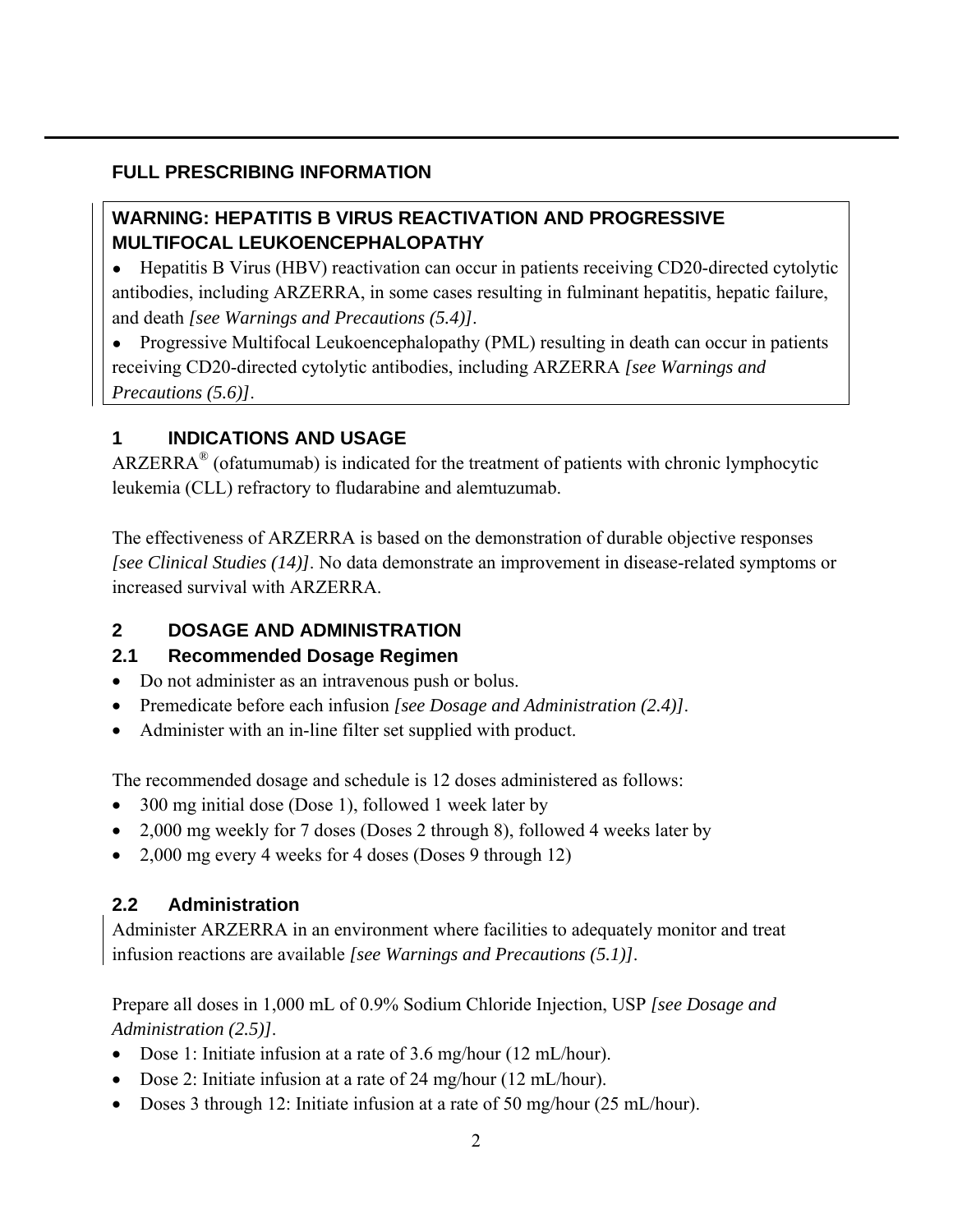<span id="page-2-0"></span>In the absence of infusional toxicity, the rate of infusion may be increased every 30 minutes as described in Table 1. Do not exceed the infusion rates in Table 1.

| Interval After    |                                |            |                |  |  |
|-------------------|--------------------------------|------------|----------------|--|--|
| Start of Infusion | Dose $1^a$                     | Dose $2^b$ | Doses $3-12^b$ |  |  |
| (min)             | (mL/hour)                      | (mL/hour)  | (mL/hour)      |  |  |
| $0 - 30$          |                                |            | 25             |  |  |
| $31 - 60$         | 25                             | 25         | 50             |  |  |
| 61-90             | 50                             | 50         | 100            |  |  |
| 91-120            | 100                            | 100        | 200            |  |  |
| >120              | 200                            | 200        | 400            |  |  |
| a                 | Dose $1 = 300$ mg (0.3 mg/mL). |            |                |  |  |

## **Table 1. Infusion Rates for ARZERRA**

<sup>b</sup> Doses 2 and  $3-12 = 2,000$  mg (2 mg/mL).

## **2.3 Dose Modification**

- Interrupt infusion for infusion reactions of any severity *[see Warnings and Precautions (5.1)]*.
- For Grade 4 infusion reactions, do not resume the infusion.
- For Grade 1, 2, or 3 infusion reaction, if the infusion reaction resolves or remains less than or equal to Grade 2, resume infusion with the following modifications according to the initial Grade of the infusion reaction.
	- Grade 1 or 2: Infuse at one-half of the previous infusion rate.
	- Grade 3: Infuse at a rate of 12 mL/hour.
- After resuming the infusion, the infusion rate may be increased according to Table 1 above, based on patient tolerance.

# **2.4 Premedication**

- Premedicate 30 minutes to 2 hours prior to each dose with oral acetaminophen 1,000 mg (or equivalent), oral or intravenous antihistamine (cetirizine 10 mg or equivalent), and intravenous corticosteroid (prednisolone 100 mg or equivalent).
- Do not reduce corticosteroid dose for Doses 1, 2, and 9.
- Corticosteroid dose may be reduced as follows for Doses 3 through 8 and 10 through 12:
	- Doses 3 through 8: Gradually reduce corticosteroid dose with successive infusions if a Grade 3 or greater infusion reaction did not occur with the preceding dose.
	- Doses 10 through 12: Administer prednisolone 50 mg to 100 mg or equivalent if a Grade 3 or greater infusion reaction did not occur with Dose 9.

# **2.5 Preparation and Administration**

• Do not shake product.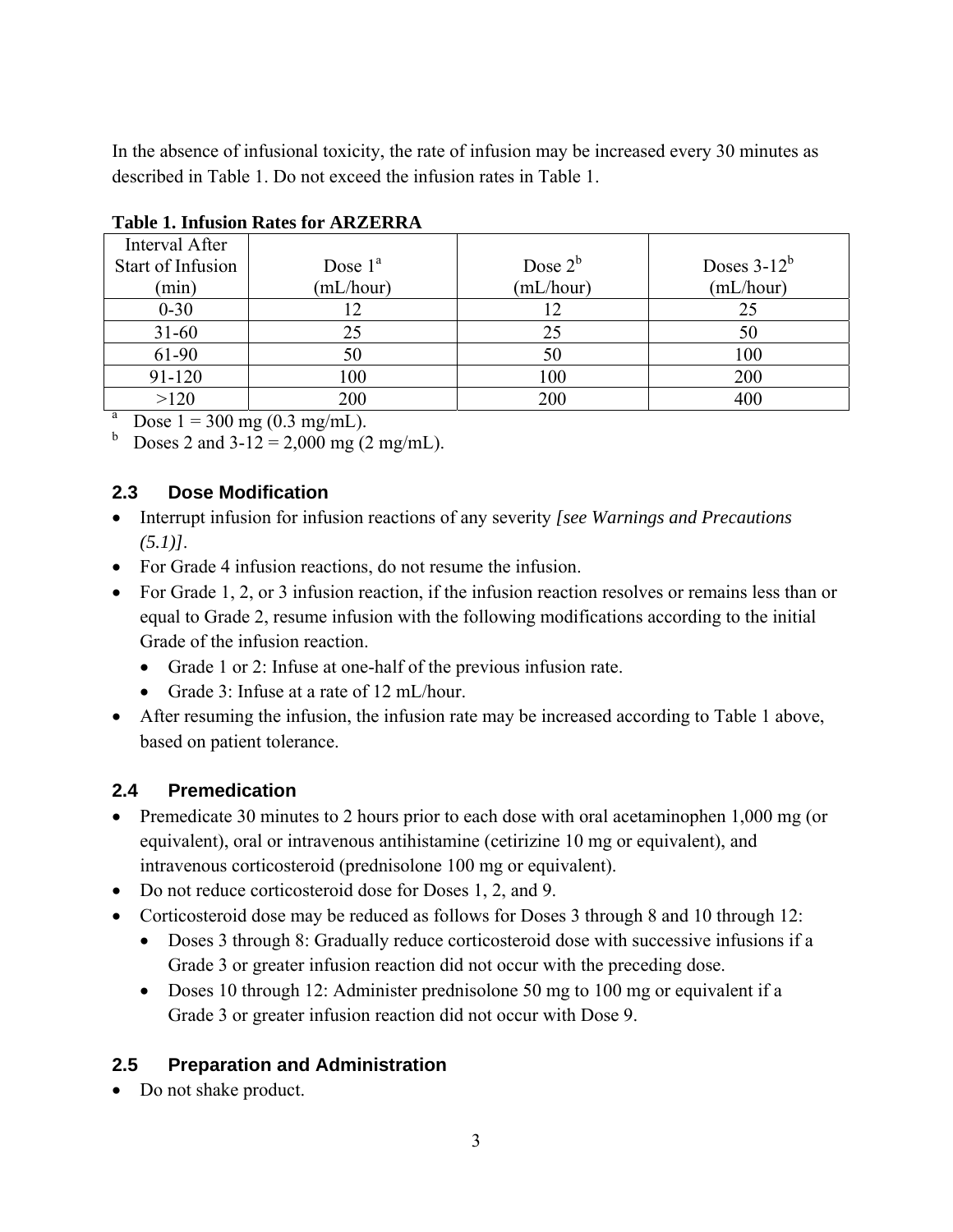<span id="page-3-0"></span>• Inspect parenteral drug products visually for particulate matter and discoloration prior to administration. ARZERRA should be a clear to opalescent, colorless solution and may contain a small amount of visible translucent-to-white, amorphous, ofatumumab particles. The solution should not be used if discolored or cloudy, or if foreign particulate matter is present.

## Preparation of Solution:

- 300-mg dose: Withdraw and discard 15 mL from a 1,000-mL bag of 0.9% Sodium Chloride Injection, USP. Withdraw 5 mL from each of 3 single-use 100 mg vials of ARZERRA and add to the bag. Mix diluted solution by gentle inversion.
- 2,000-mg dose: Withdraw and discard 100 mL from a 1,000-mL bag of 0.9% Sodium Chloride Injection, USP. Withdraw 50 mL from each of 2 single-use 1,000 mg vials of ARZERRA and add to the bag. Mix diluted solution by gentle inversion.
- Store diluted solution between  $2^{\circ}$  to  $8^{\circ}$ C (36° to 46°F).
- No incompatibilities between ARZERRA and polyvinylchloride or polyolefin bags and administration sets have been observed.

## Administration Instructions:

- Do not mix ARZERRA with, or administer as an infusion with, other medicinal products.
- Administer using an infusion pump with an administration set and the provided in-line filter set.
- Flush the intravenous line with 0.9% Sodium Chloride Injection, USP before and after each dose.
- Start infusion within 12 hours of preparation.
- Discard prepared solution after 24 hours.

# **3 DOSAGE FORMS AND STRENGTHS**

- 100 mg/5 mL single-use vial.
- 1,000 mg/50 mL single-use vial.

## **4 CONTRAINDICATIONS**

None.

# **5 WARNINGS AND PRECAUTIONS**

## **5.1 Infusion Reactions**

ARZERRA can cause serious infusion reactions manifesting as bronchospasm, dyspnea, laryngeal edema, pulmonary edema, flushing, hypertension, hypotension, syncope, cardiac ischemia/infarction, back pain, abdominal pain, pyrexia, rash, urticaria, and angioedema. Infusion reactions occur more frequently with the first 2 infusions *[see Adverse Reactions (6.1)]*.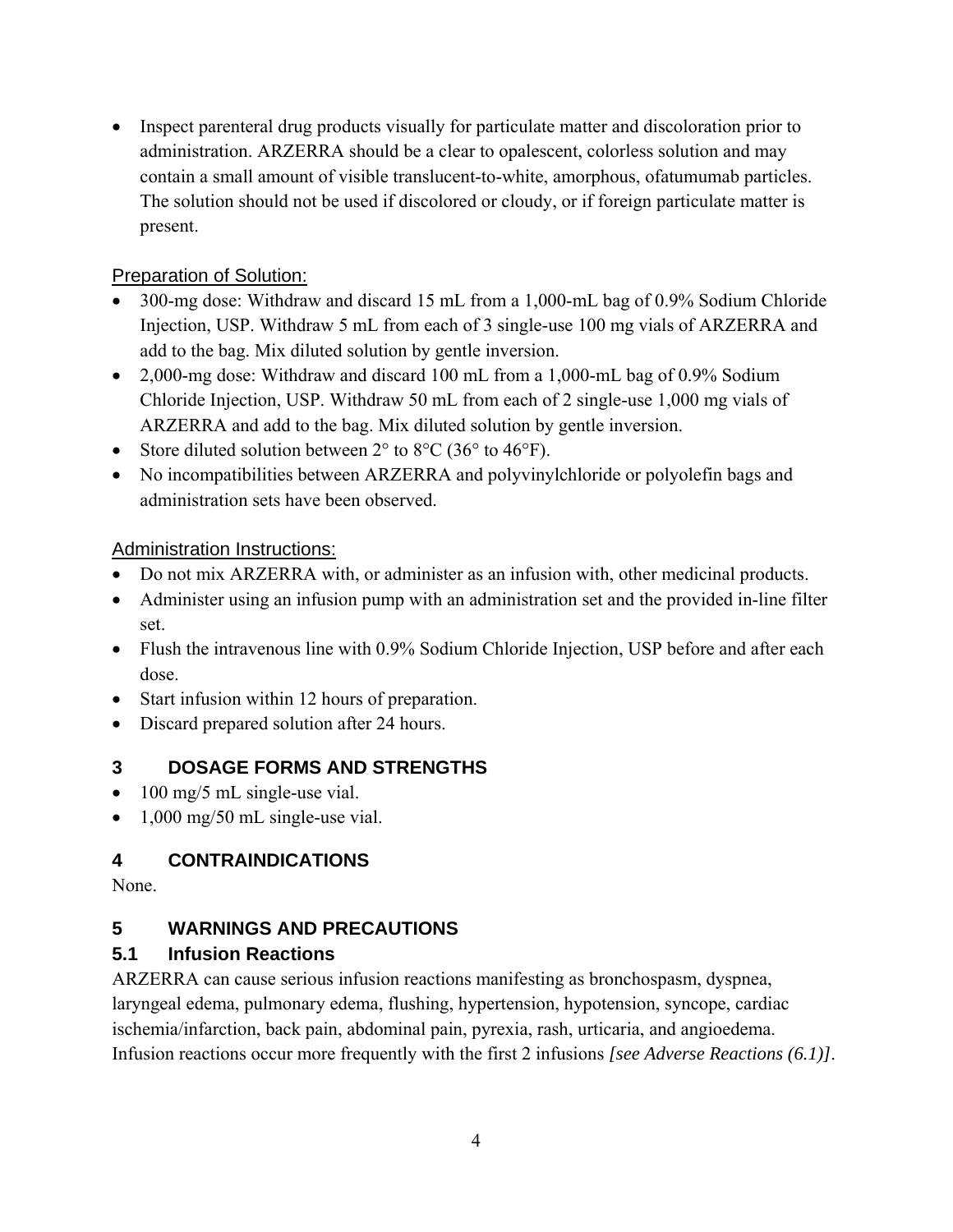<span id="page-4-0"></span>Premedicate with acetaminophen, an antihistamine, and a corticosteroid *[see Dosage and Administration (2.1, 2.4)]*. Interrupt infusion with ARZERRA for infusion reactions of any severity. Institute medical management for severe infusion reactions including angina or other signs and symptoms of myocardial ischemia *[see Dosage and Administration (2.3)]*.

In a study of patients with moderate to severe chronic obstructive pulmonary disease, an indication for which ARZERRA is not approved, 2 of 5 patients developed Grade 3 bronchospasm during infusion.

# **5.2 Tumor Lysis Syndrome**

Tumor lysis syndrome (TLS) has occurred in patients treated with CD20-directed cytolytic antibodies, including ARZERRA. Administer aggressive intravenous hydration and antihyperuricemic agents, correct electrolyte abnormalities, and monitor renal function.

# **5.3 Cytopenias**

Prolonged (≥1 week) severe neutropenia and thrombocytopenia can occur with ARZERRA. Monitor complete blood counts (CBC) and platelet counts at regular intervals during therapy, and increase the frequency of monitoring in patients who develop Grade 3 or 4 cytopenias.

# **5.4 Hepatitis B Virus Reactivation**

Hepatitis B virus (HBV) reactivation, in some cases resulting in fulminant hepatitis, hepatic failure and death, has occurred in patients treated with ARZERRA. Cases have been reported in patients who are hepatitis B surface antigen (HBsAg) positive and also in patients who are HBsAg negative but are hepatitis B core antibody (anti-HBc) positive. Reactivation also has occurred in patients who appear to have resolved hepatitis B infection (i.e., HBsAg negative, anti-HBc positive, and hepatitis B surface antibody [anti-HBs] positive).

HBV reactivation is defined as an abrupt increase in HBV replication manifesting as a rapid increase in serum HBV DNA level or detection of HBsAg in a person who was previously HBsAg negative and anti-HBc positive. Reactivation of HBV replication is often followed by hepatitis, i.e., increase in transaminase levels and, in severe cases, increase in bilirubin levels, liver failure, and death.

Screen all patients for HBV infection by measuring HBsAg and anti-HBc before initiating treatment with ARZERRA. For patients who show evidence of hepatitis B infection (HBsAg positive [regardless of antibody status] or HBsAg negative but anti-HBc positive), consult physicians with expertise in managing hepatitis B regarding monitoring and consideration for HBV antiviral therapy.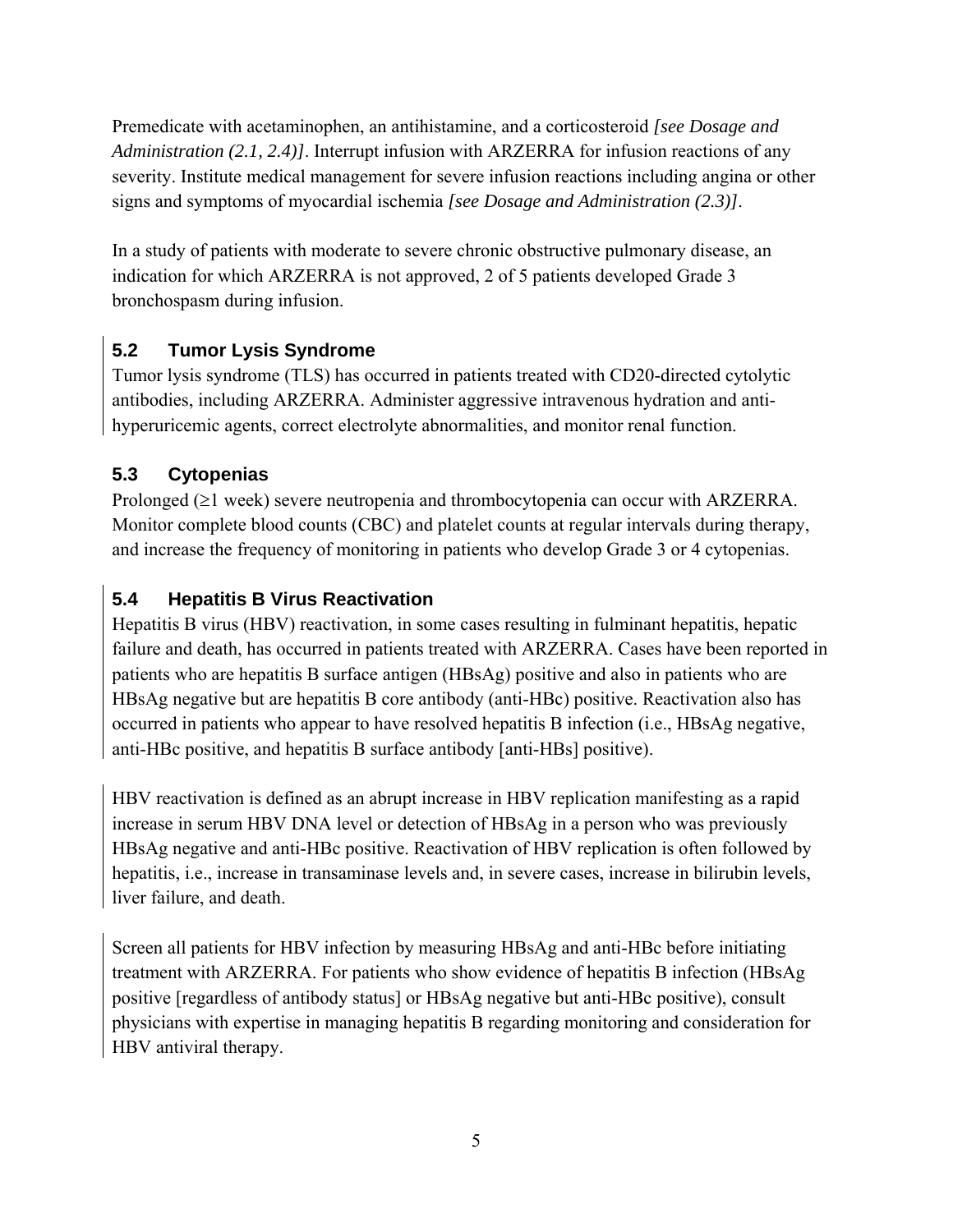<span id="page-5-0"></span>Monitor patients with evidence of current or prior HBV infection for clinical and laboratory signs of hepatitis or HBV reactivation during and for several months following treatment with ARZERRA. HBV reactivation has been reported for at least 12 months following completion of therapy.

In patients who develop reactivation of HBV while receiving ARZERRA, immediately discontinue ARZERRA and any concomitant chemotherapy, and institute appropriate treatment. Resumption of ARZERRA in patients whose HBV reactivation resolves should be discussed with physicians with expertise in managing hepatitis B. Insufficient data exist regarding the safety of resuming ARZERRA in patients who develop HBV reactivation.

## **5.5 Hepatitis B Virus Infection**

Fatal infection due to hepatitis B in patients who have not been previously infected has been observed with ARZERRA. Monitor patients for clinical and laboratory signs of hepatitis.

## **5.6 Progressive Multifocal Leukoencephalopathy**

Progressive multifocal leukoencephalopathy (PML) resulting in death has occurred with ARZERRA. Consider PML in any patient with new onset of or changes in pre-existing neurological signs or symptoms. If PML is suspected, discontinue ARZERRA and initiate evaluation for PML including neurology consultation.

## **5.7 Intestinal Obstruction**

Obstruction of the small intestine can occur in patients receiving ARZERRA. Evaluate if symptoms of obstruction such as abdominal pain or repeated vomiting occur.

## **5.8 Immunizations**

The safety of immunization with live viral vaccines during or following administration of ARZERRA has not been studied. Do not administer live viral vaccines to patients who have recently received ARZERRA. The ability to generate an immune response to any vaccine following administration of ARZERRA has not been studied.

# **6 ADVERSE REACTIONS**

The following serious adverse reactions are discussed in greater detail in other sections of the labeling:

- Infusion Reactions *[see Warnings and Precautions (5.1)]*
- Tumor Lysis Syndrome *[see Warnings and Precautions (5.2)]*
- Cytopenias *[see Warnings and Precautions (5.3)]*
- Hepatitis B Virus Reactivation *[see Warnings and Precautions (5.4)]*
- Hepatitis B Virus Infection *[see Warnings and Precautions (5.5)]*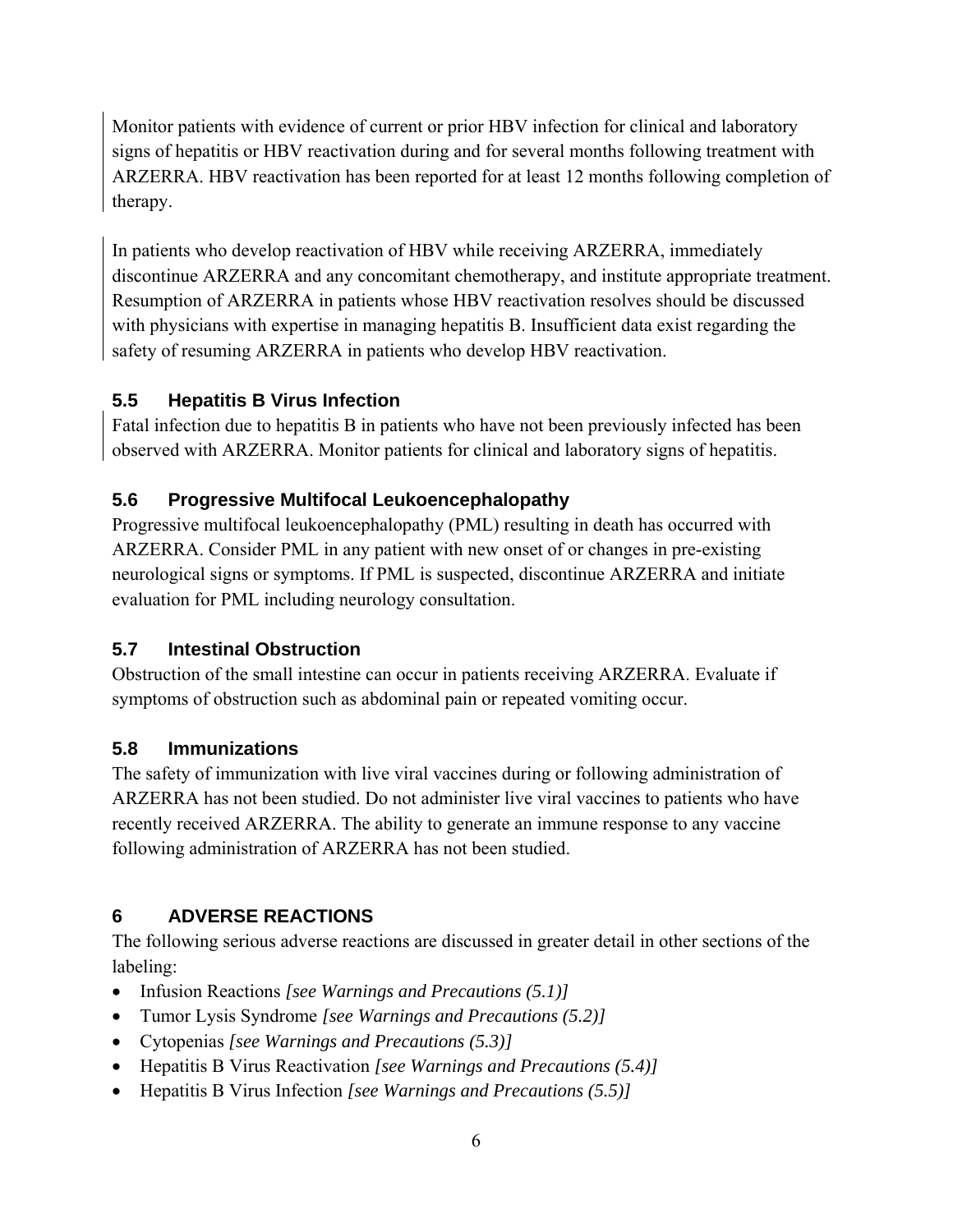- <span id="page-6-0"></span>• Progressive Multifocal Leukoencephalopathy *[see Warnings and Precautions (5.6)]*
- Intestinal Obstruction *[see Warnings and Precautions (5.7)]*

The most common adverse reactions  $(\geq 10\%)$  in Study 1 were neutropenia, pneumonia, pyrexia, cough, diarrhea, anemia, fatigue, dyspnea, rash, nausea, bronchitis, and upper respiratory tract infections.

The most common serious adverse reactions in Study 1 were infections (including pneumonia and sepsis), neutropenia, and pyrexia. Infections were the most common adverse reactions leading to drug discontinuation in Study 1.

## **6.1 Clinical Trials Experience**

Because clinical trials are conducted under widely varying conditions, adverse reaction rates observed in the clinical trials of a drug cannot be directly compared to rates in the clinical trials of another drug and may not reflect the rates observed in practice.

The safety of monotherapy with ARZERRA was evaluated in 181 patients with relapsed or refractory CLL in 2 open-label, non-randomized, single-arm studies. In these studies, ARZERRA was administered at 2,000 mg beginning with the second dose for 11 doses (Study 1  $[n = 154]$  or 3 doses (Study 2  $[n = 27]$ ).

The data described in Table 2 and other sections below are derived from 154 patients in Study 1. All patients received 2,000 mg weekly from the second dose onward. Ninety percent of patients received at least 8 infusions of ARZERRA and 55% received all 12 infusions. The median age was 63 years (range: 41 to 86 years), 72% were male, and 97% were White.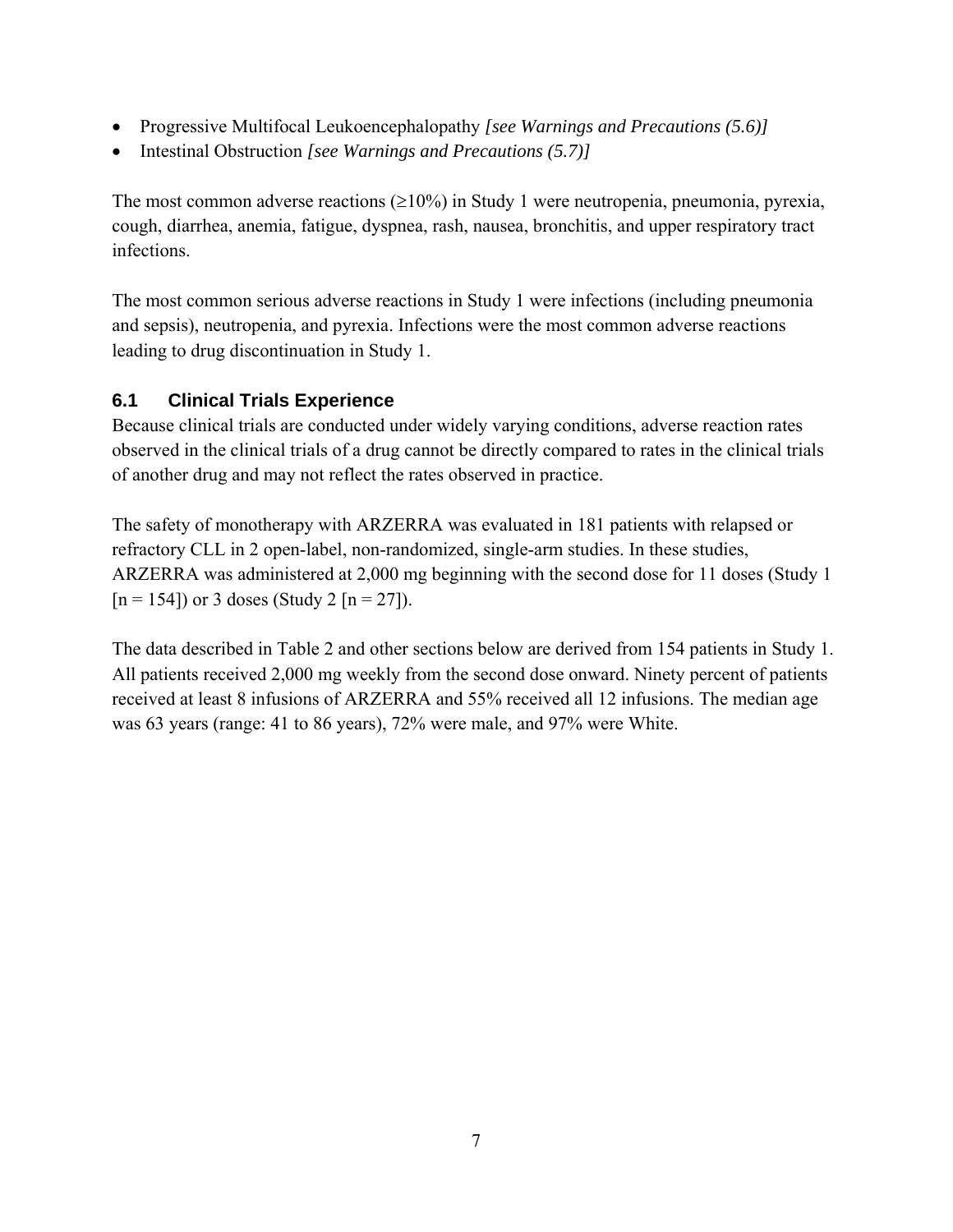|                                                        |                              |                  |                              | Fludarabine- and                 |
|--------------------------------------------------------|------------------------------|------------------|------------------------------|----------------------------------|
|                                                        | <b>Total Population</b>      |                  | Alemtuzumab-Refractory       |                                  |
|                                                        | $(n = 154)$                  |                  | $(n = 59)$                   |                                  |
|                                                        | All Grades<br>Grade $\geq$ 3 |                  | All Grades<br>Grade $\geq$ 3 |                                  |
| Body System/Adverse Event                              | $\frac{0}{0}$                | $\frac{0}{0}$    | $\frac{0}{0}$                | $\frac{0}{0}$                    |
| Infections and infestations                            |                              |                  |                              |                                  |
| Pneumonia <sup>a</sup>                                 | 23                           | 14               | 25                           | 15                               |
|                                                        | 11                           | $\theta$         | $\overline{3}$               | $\mathbf{0}$                     |
| Upper respiratory tract infection<br><b>Bronchitis</b> | 11                           | $\leq$ 1         |                              | $\overline{2}$                   |
|                                                        |                              |                  | 19<br>10                     | 10                               |
| Sepsisb                                                | 8                            | 8                |                              |                                  |
| Nasopharyngitis                                        | 8                            | 0                | 8                            | $\boldsymbol{0}$                 |
| Herpes zoster                                          | 6<br>5                       |                  | 7                            | $\overline{2}$<br>$\overline{2}$ |
| Sinusitis                                              |                              | $\overline{2}$   | $\overline{3}$               |                                  |
| Blood and lymphatic system disorders                   |                              |                  |                              |                                  |
| Anemia                                                 | 16                           | 5                | 17                           | 8                                |
| Psychiatric disorders                                  |                              |                  |                              |                                  |
| Insomnia                                               | $\overline{7}$               | $\boldsymbol{0}$ | 10                           | $\boldsymbol{0}$                 |
| Nervous system disorders                               |                              |                  |                              |                                  |
| Headache                                               | 6                            | $\boldsymbol{0}$ | $\overline{7}$               | $\theta$                         |
| Cardiovascular disorders                               |                              |                  |                              |                                  |
| Hypertension                                           | 5                            | $\theta$         | 8                            | $\boldsymbol{0}$                 |
| Hypotension                                            | 5                            | $\boldsymbol{0}$ | 3                            | $\boldsymbol{0}$                 |
| Tachycardia                                            | 5                            | $<$ l            | 7                            | $\overline{2}$                   |
| Respiratory, thoracic, and mediastinal                 |                              |                  |                              |                                  |
| disorders                                              |                              |                  |                              |                                  |
| Cough                                                  | 19                           | $\boldsymbol{0}$ | 19                           | $\boldsymbol{0}$                 |
| Dyspnea                                                | 14                           | $\overline{2}$   | 19                           | 5                                |
| Gastrointestinal disorders                             |                              |                  |                              |                                  |
| Diarrhea                                               | 18                           | $\theta$         | 19                           | $\theta$                         |
| Nausea                                                 | 11                           | $\theta$         | 12                           | $\theta$                         |
| Skin and subcutaneous tissue disorders                 |                              |                  |                              |                                  |
| Rash <sup>c</sup>                                      | 14                           | $<$ l            | 17                           | 2                                |
| Urticaria                                              | 8                            | $\boldsymbol{0}$ | 5                            | $\boldsymbol{0}$                 |
| Hyperhidrosis                                          | 5                            | $\boldsymbol{0}$ | 5                            | $\boldsymbol{0}$                 |
| Musculoskeletal and connective tissue                  |                              |                  |                              |                                  |
| disorders                                              |                              |                  |                              |                                  |
| Back pain                                              | $8\,$                        | $\mathbf{1}$     | 12                           | $\overline{2}$                   |
| Muscle spasms                                          | 5                            | $\boldsymbol{0}$ | 3                            | $\boldsymbol{0}$                 |
| General disorders and administration site              |                              |                  |                              |                                  |
| conditions                                             |                              |                  |                              |                                  |
| Pyrexia                                                | 20                           | 3                | 25                           | 5                                |
| Fatigue                                                | 15                           | $\overline{0}$   | 15                           | $\boldsymbol{0}$                 |
| Edema peripheral                                       | 9                            | $\leq$ 1         | 8                            | $\overline{2}$                   |
| Chills                                                 | 8                            | $\boldsymbol{0}$ | 10                           | $\overline{0}$                   |

**Table 2. Incidence of All Adverse Reactions Occurring in** ≥**5% of Patients in Study 1 and in the Fludarabine- and Alemtuzumab-Refractory Subset of Study 1 (MedDRA 9.0)**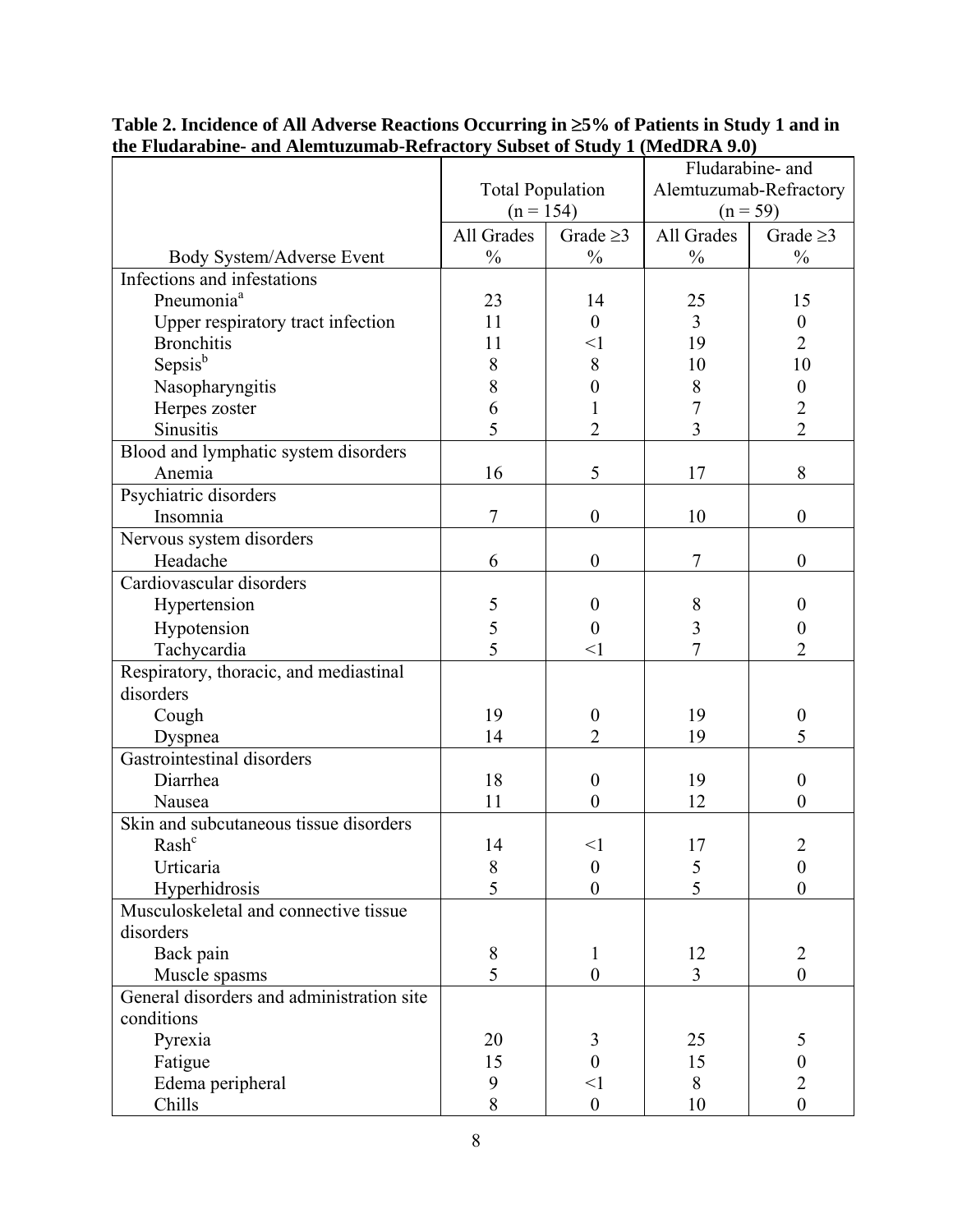- <span id="page-8-0"></span>a Pneumonia includes pneumonia, lung infection, lobar pneumonia, and bronchopneumonia.
- b Sepsis includes sepsis, neutropenic sepsis, bacteremia, and septic shock.
- Rash includes rash, rash macular, and rash vesicular.

Infusion Reactions: Infusion reactions occurred in 44% of patients on the day of the first infusion (300 mg), 29% on the day of the second infusion (2,000 mg), and less frequently during subsequent infusions.

Infections: A total of 108 patients (70%) experienced bacterial, viral, or fungal infections. A total of 45 patients (29%) experienced ≥Grade 3 infections, of which 19 (12%) were fatal. The proportion of fatal infections in the fludarabine- and alemtuzumab-refractory group was 17%.

Neutropenia: Of 108 patients with normal neutrophil counts at baseline, 45 (42%) developed ≥Grade 3 neutropenia. Nineteen (18%) developed Grade 4 neutropenia. Some patients experienced new onset Grade 4 neutropenia >2 weeks in duration.

# **6.2 Immunogenicity**

There is a potential for immunogenicity with therapeutic proteins such as ofatumumab. Serum samples from patients with CLL in Study 1 were tested by enzyme-linked immunosorbent assay (ELISA) for anti-ofatumumab antibodies during and after the 24-week treatment period. Results were negative in 46 patients after the  $8<sup>th</sup>$  infusion and in 33 patients after the  $12<sup>th</sup>$  infusion.

Immunogenicity assay results are highly dependent on several factors including assay sensitivity and specificity, assay methodology, sample handling, timing of sample collection, concomitant medications, and underlying disease. For these reasons, comparison of incidence of antibodies to ARZERRA with the incidence of antibodies to other products may be misleading.

# **7 DRUG INTERACTIONS**

No formal drug-drug interaction studies have been conducted with ARZERRA.

# **8 USE IN SPECIFIC POPULATIONS**

# **8.1 Pregnancy**

Pregnancy Category C: There are no adequate or well-controlled studies of ofatumumab in pregnant women. A reproductive study in pregnant cynomolgus monkeys that received ofatumumab at doses up to 3.5 times the recommended human dose of ofatumumab did not demonstrate maternal toxicity or teratogenicity. Ofatumumab crossed the placental barrier, and fetuses exhibited depletion of peripheral B cells and decreased spleen and placental weights. ARZERRA should be used during pregnancy only if the potential benefit to the mother justifies the potential risk to the fetus.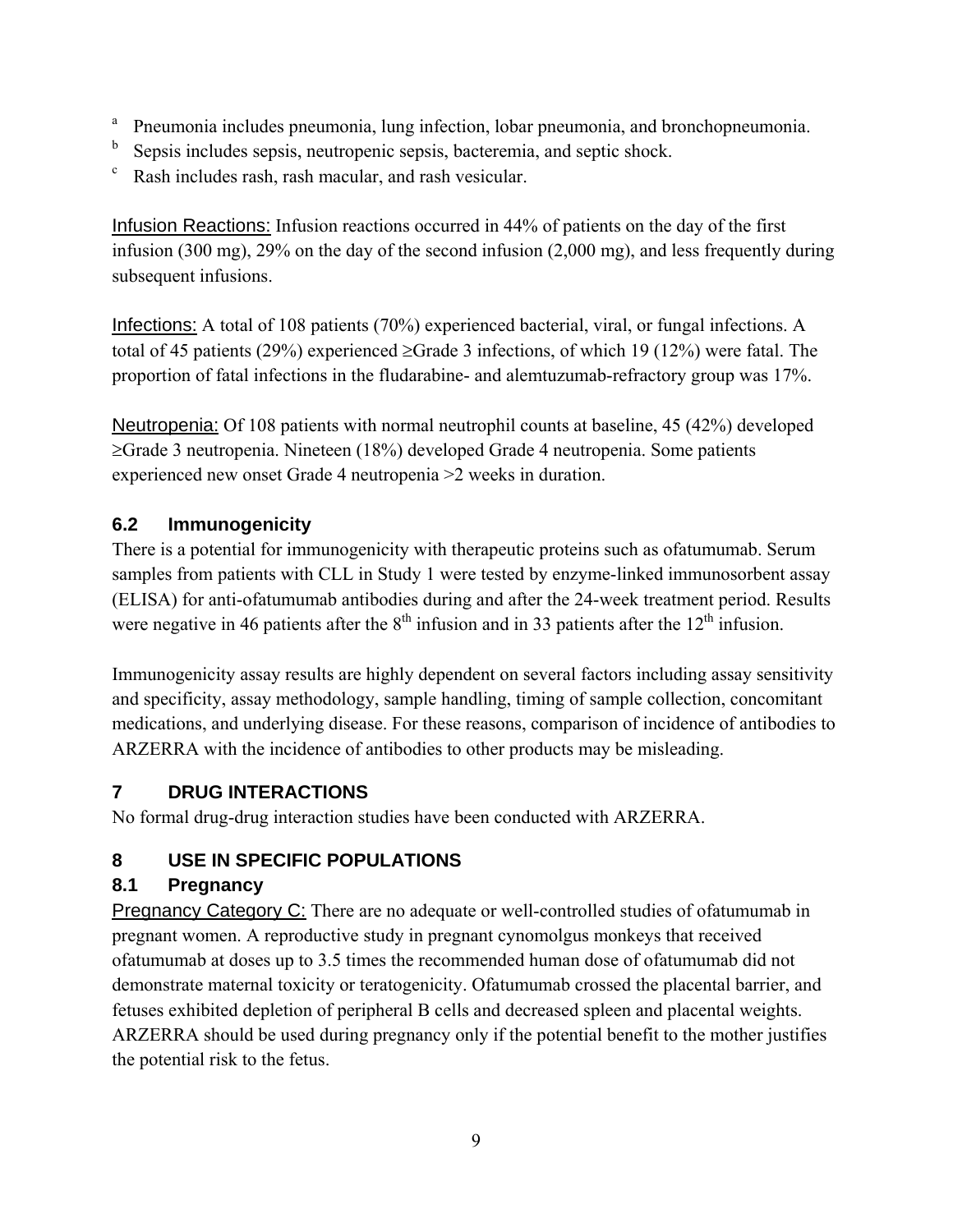<span id="page-9-0"></span>There are no human or animal data on the potential short- and long-term effects of perinatal B-cell depletion in offspring following in utero exposure to ofatumumab. Ofatumumab does not bind normal human tissues other than B lymphocytes. It is not known if binding occurs to unique embryonic or fetal tissue targets. In addition, the kinetics of B-lymphocyte recovery are unknown in offspring with B-cell depletion *[see Nonclinical Toxicology (13.3)]*.

## **8.3 Nursing Mothers**

It is not known whether ofatumumab is secreted in human milk; however, human IgG is secreted in human milk. Published data suggest that neonatal and infant consumption of breast milk does not result in substantial absorption of these maternal antibodies into circulation. Because the effects of local gastrointestinal and limited systemic exposure to ofatumumab are unknown, caution should be exercised when ARZERRA is administered to a nursing woman.

## **8.4 Pediatric Use**

Safety and effectiveness of ARZERRA have not been established in children.

## **8.5 Geriatric Use**

Clinical studies of ARZERRA did not include sufficient numbers of subjects aged 65 and over to determine whether they respond differently from younger subjects *[see Clinical Pharmacology (12.3)]*.

## **8.6 Renal Impairment**

No formal studies of ARZERRA in patients with renal impairment have been conducted *[see Clinical Pharmacology (12.3)]*.

## **8.7 Hepatic Impairment**

No formal studies of ARZERRA in patients with hepatic impairment have been conducted.

## **10 OVERDOSAGE**

No data are available regarding overdosage with ARZERRA.

## **11 DESCRIPTION**

ARZERRA (of a tumumab) is an IgG1 $\kappa$  human monoclonal antibody with a molecular weight of approximately 149 kDa. The antibody was generated via transgenic mouse and hybridoma technology and is produced in a recombinant murine cell line (NS0) using standard mammalian cell cultivation and purification technologies.

ARZERRA is a sterile, clear to opalescent, colorless, preservative-free liquid concentrate for intravenous administration. ARZERRA is supplied at a concentration of 20 mg/mL in single-use vials. Each single-use vial contains either 100 mg ofatumumab in 5 mL of solution or 1,000 mg ofatumumab in 50 mL of solution.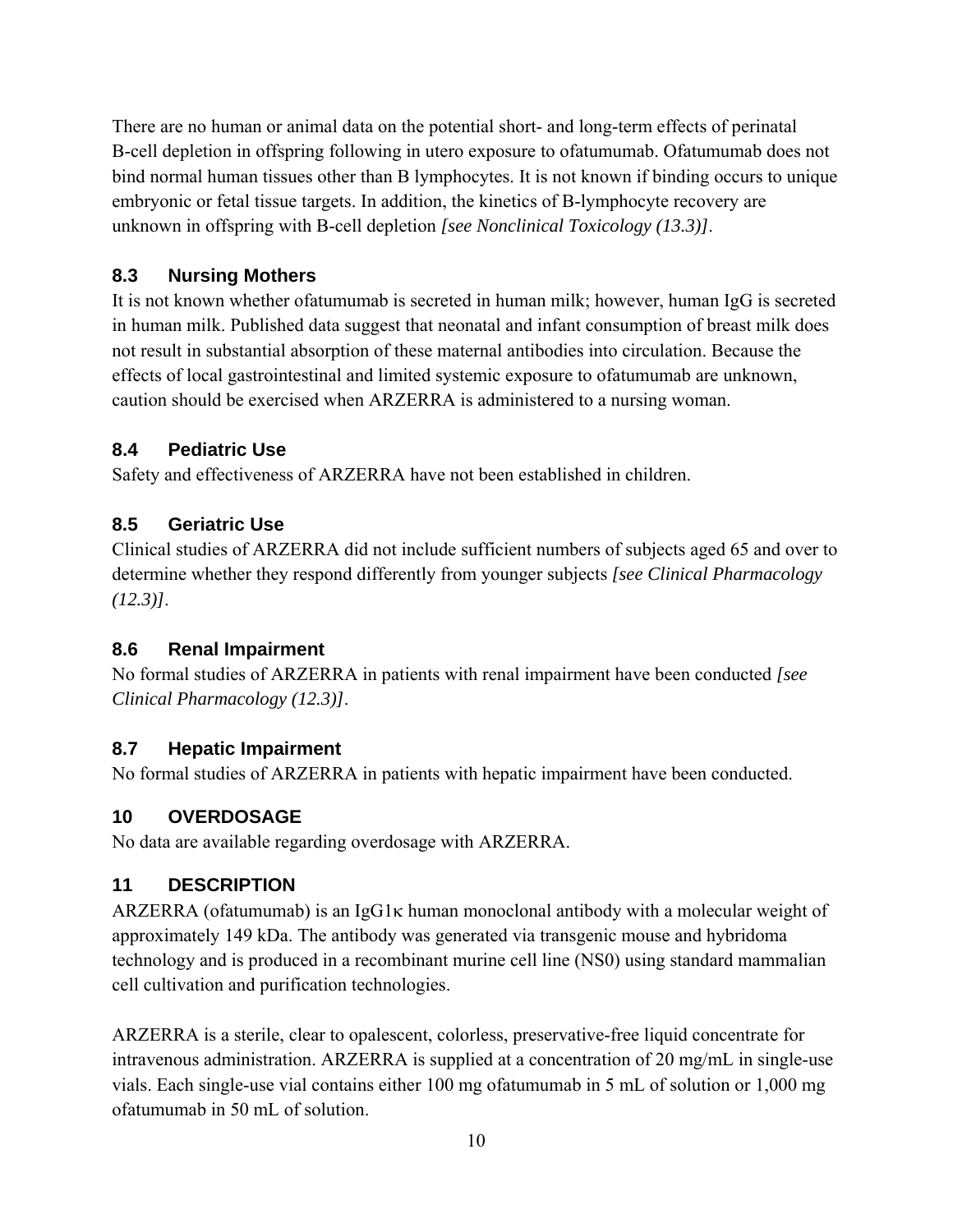<span id="page-10-0"></span>Inactive ingredients include: 10 mg/mL arginine, diluted hydrochloric acid, 0.019 mg/mL edetate disodium, 0.2 mg/mL polysorbate 80, 6.8 mg/mL sodium acetate, 2.98 mg/mL sodium chloride, and Water for Injection, USP. The pH is 5.5.

# **12 CLINICAL PHARMACOLOGY**

## **12.1 Mechanism of Action**

Ofatumumab binds specifically to both the small and large extracellular loops of the CD20 molecule. The CD20 molecule is expressed on normal B lymphocytes (pre–B- to mature B-lymphocyte) and on B-cell CLL. The CD20 molecule is not shed from the cell surface and is not internalized following antibody binding.

The Fab domain of ofatumumab binds to the CD20 molecule and the Fc domain mediates immune effector functions to result in B-cell lysis in vitro. Data suggest that possible mechanisms of cell lysis include complement-dependent cytotoxicity and antibody-dependent, cell-mediated cytotoxicity.

## **12.2 Pharmacodynamics**

In patients with CLL refractory to fludarabine and alemtuzumab, the median decrease in circulating CD19-positive B cells was 91% ( $n = 50$ ) with the 8<sup>th</sup> infusion and 85% ( $n = 32$ ) with the  $12<sup>th</sup>$  infusion. The time to recovery of lymphocytes, including CD19-positive B cells, to normal levels has not been determined.

## **12.3 Pharmacokinetics**

Pharmacokinetic data were obtained from 146 patients with refractory CLL who received a 300-mg initial dose followed by 7 weekly and 4 monthly infusions of 2,000 mg. The  $C_{\text{max}}$  and AUC<sub>(0-∞)</sub> after the 8<sup>th</sup> infusion in Study 1 were approximately 40% and 60% higher than after the  $4<sup>th</sup>$  infusion in Study 2. The mean volume of distribution at steady-state (V<sub>ss</sub>) values ranged from 1.7 to 5.1 L. Ofatumumab is eliminated through both a target-independent route and a B cell-mediated route. Ofatumumab exhibited dose-dependent clearance in the dose range of 100 to 2,000 mg. Due to the depletion of B cells, the clearance of ofatumumab decreased substantially after subsequent infusions compared to the first infusion. The mean clearance between the  $4<sup>th</sup>$  and  $12<sup>th</sup>$  infusions was approximately 0.01 L/hr and exhibited large inter-subject variability with CV% greater than 50%. The mean  $t_{1/2}$  between the 4<sup>th</sup> and 12<sup>th</sup> infusions was approximately 14 days (range: 2.3 to 61.5 days).

Special Populations: Cross-study analyses were performed on data from patients with a variety of conditions, including 162 patients with CLL, who received multiple infusions of ARZERRA as a single agent at doses ranging from 100 to 2,000 mg. The effects of various covariates (e.g.,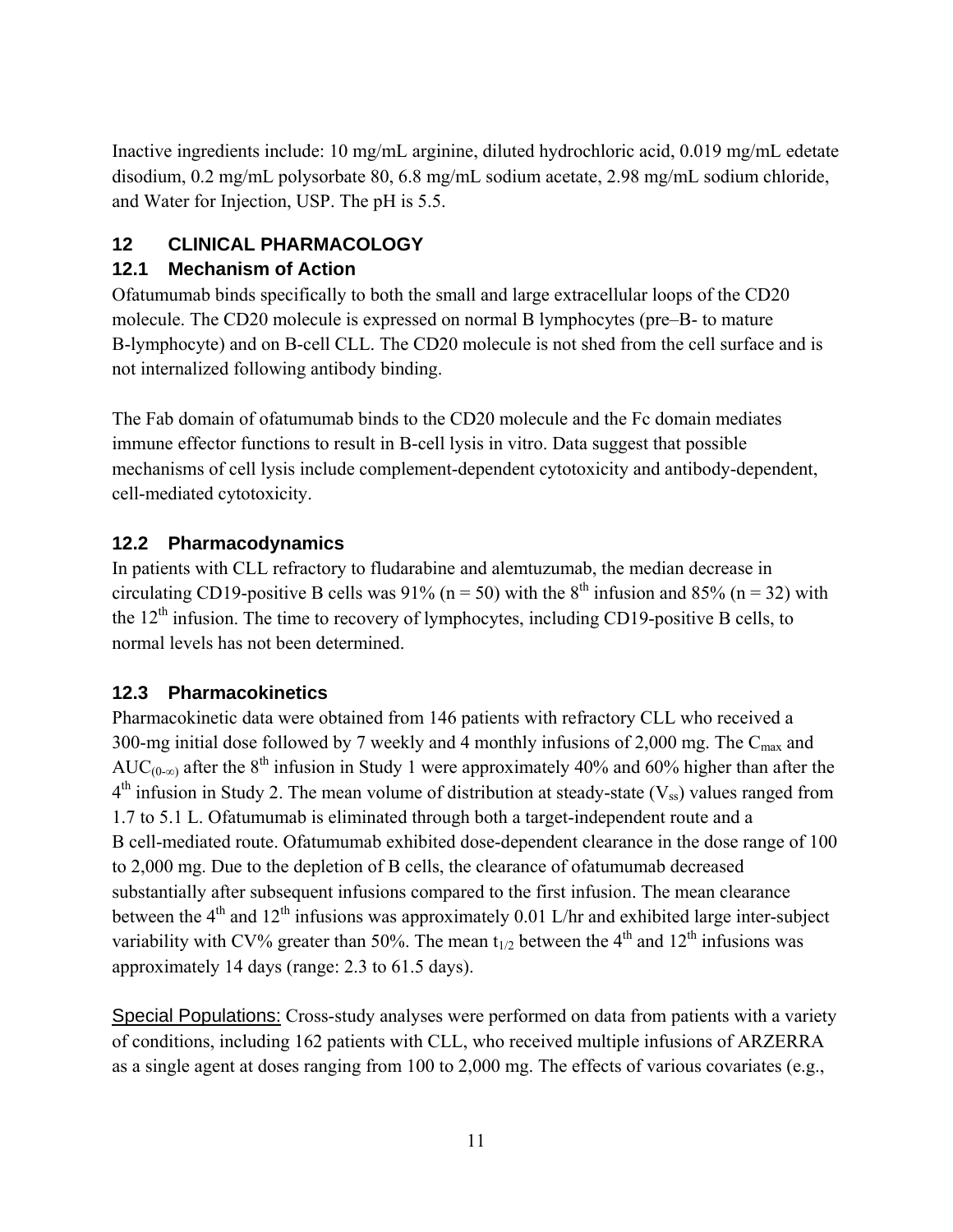<span id="page-11-0"></span>body size [weight, height, body surface area], age, gender, baseline creatinine clearance) on ofatumumab pharmacokinetics were assessed in a population pharmacokinetic analysis.

*Body Weight:* Volume of distribution and clearance increased with body weight. However, this increase was not clinically significant. No dosage adjustment is recommended based on body weight.

*Age:* Age did not significantly influence ofatumumab pharmacokinetics in patients ranging from 21 to 86 years of age. No pharmacokinetic data are available in pediatric patients.

*Gender:* Gender had a modest effect on ofatumumab pharmacokinetics (14% to 25% lower clearance and volume of distribution in female patients compared to male patients) in a cross-study population analysis (41% of the patients in this analysis were male and 59% were female). These effects are not considered clinically important, and no dosage adjustment is recommended.

*Renal Impairment:* Creatinine clearance at baseline did not have a clinically important effect on ofatumumab pharmacokinetics in patients with calculated creatinine clearance values ranging from 33 to 287 mL/min.

## **13 NONCLINICAL TOXICOLOGY**

## **13.1 Carcinogenesis, Mutagenesis, Impairment of Fertility**

No carcinogenicity or mutagenicity studies of ofatumumab have been conducted. In a repeat-dose toxicity study, no tumorigenic or unexpected mitogenic responses were noted in cynomolgus monkeys treated for 7 months with up to 3.5 times the human dose of ofatumumab. Effects on male and female fertility have not been evaluated in animal studies.

## **13.3 Reproductive and Developmental Toxicology**

Pregnant cynomolgus monkeys dosed with 0.7 or 3.5 times the human dose of ofatumumab weekly during the period of organogenesis (gestation days 20 to 50) had no maternal toxicity or teratogenicity. Both dose levels of ofatumumab depleted circulating B cells in the dams, with signs of initial B cell recovery 50 days after the final dose. Following Caesarean section at gestational day 100, fetuses from ofatumumab-treated dams exhibited decreases in mean peripheral B-cell counts (decreased to approximately 10% of control values), splenic B-cell counts (decreased to approximately 15 to 20% of control values), and spleen weights (decreased by 15% for the low-dose and by 30% for the high-dose group, compared to control values). Fetuses from treated dams exhibiting anti-ofatumumab antibody responses had higher B cell counts and higher spleen weights compared to the fetuses from other treated dams, indicating partial recovery in those animals developing anti-ofatumumab antibodies. When compared to control animals, fetuses from treated dams in both dose groups had a 10% decrease in mean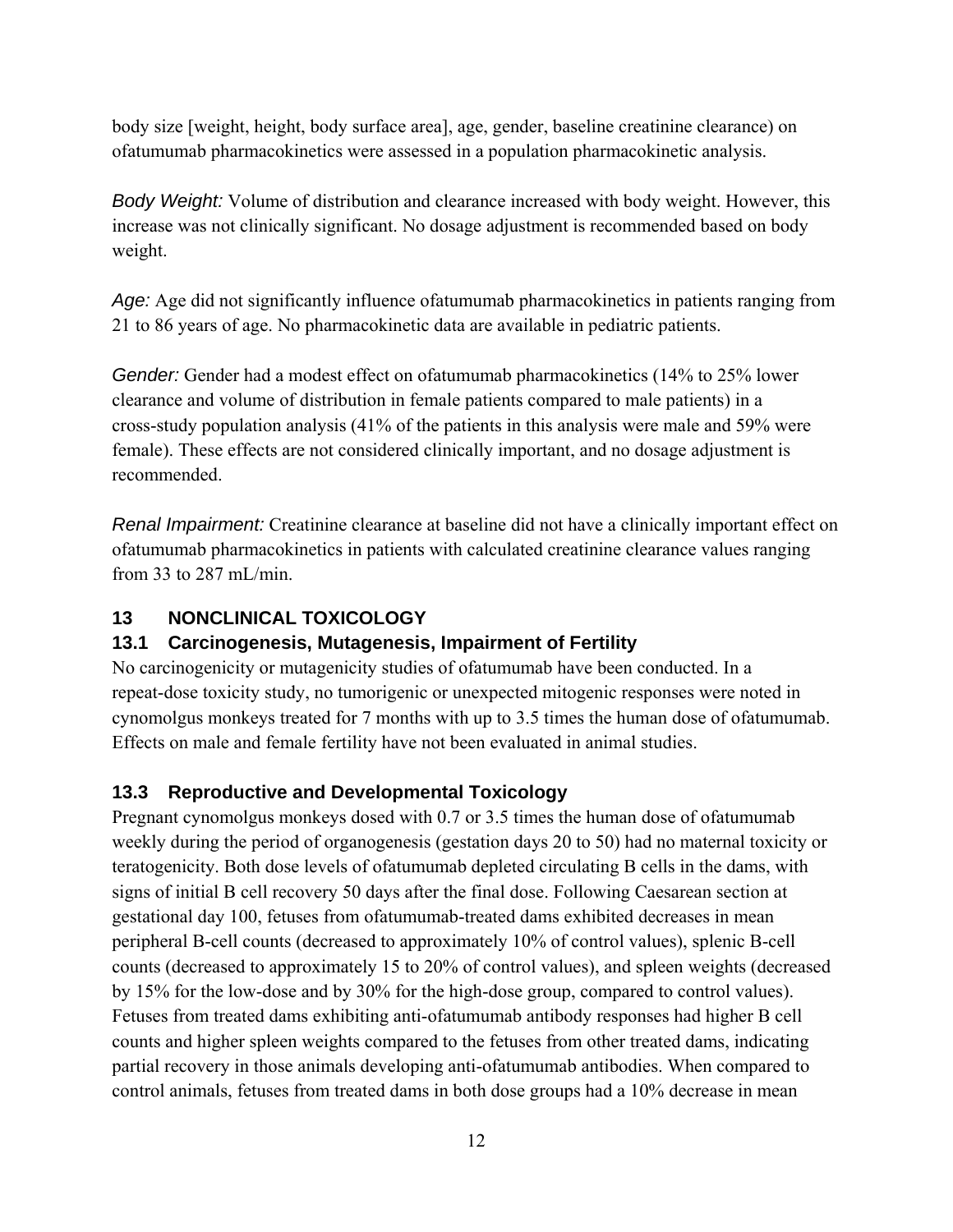<span id="page-12-0"></span>placental weights. A 15% decrease in mean thymus weight compared to the controls was also observed in fetuses from dams treated with 3.5 times the human dose of ofatumumab. The biological significance of decreased placental and thymic weights is unknown.

The kinetics of B-lymphocyte recovery and the potential long-term effects of perinatal B-cell depletion in offspring from ofatumumab-treated dams have not been studied in animals.

## **14 CLINICAL STUDIES**

Study 1 was a single-arm, multicenter study in 154 patients with relapsed or refractory CLL. ARZERRA was administered by intravenous infusion according to the following schedule: 300 mg (Week 0), 2,000 mg weekly for 7 infusions (Weeks 1 through 7), and 2,000 mg every 4 weeks for 4 infusions (Weeks 12 through 24). Patients with CLL refractory to fludarabine and alemtuzumab ( $n = 59$ ) comprised the efficacy population. Drug refractoriness was defined as failure to achieve at least a partial response to, or disease progression within 6 months of, the last dose of fludarabine or alemtuzumab. The main efficacy outcome was durable objective tumor response rate. Objective tumor responses were determined using the 1996 National Cancer Institute Working Group (NCIWG) Guidelines for CLL.

In patients with CLL refractory to fludarabine and alemtuzumab, the median age was 64 years (range: 41 to 86 years), 75% were male, and 95% were White. The median number of prior therapies was 5; 93% received prior alkylating agents, 59% received prior rituximab, and all received prior fludarabine and alemtuzumab. Eighty-eight percent of patients received at least 8 infusions of ARZERRA and 54% received 12 infusions.

The investigator-determined overall response rate in patients with CLL refractory to fludarabine and alemtuzumab was 42% (99% CI: 26, 60) with a median duration of response of 6.5 months (95% CI: 5.8, 8.3). There were no complete responses. Anti-tumor activity was also observed in additional patients in Study 1 and in a multicenter, open-label, dose-escalation study (Study 2) conducted in patients with relapsed or refractory CLL.

## **16 HOW SUPPLIED/STORAGE AND HANDLING**

ARZERRA (ofatumumab) is a sterile, clear to opalescent, colorless, preservative-free liquid concentrate (20 mg/mL) for dilution and intravenous administration provided in single-use glass vials with a rubber stopper (not made with natural rubber latex) and an aluminum overseal. Each vial contains either 100 mg ofatumumab in 5 mL of solution or 1,000 mg ofatumumab in 50 mL of solution.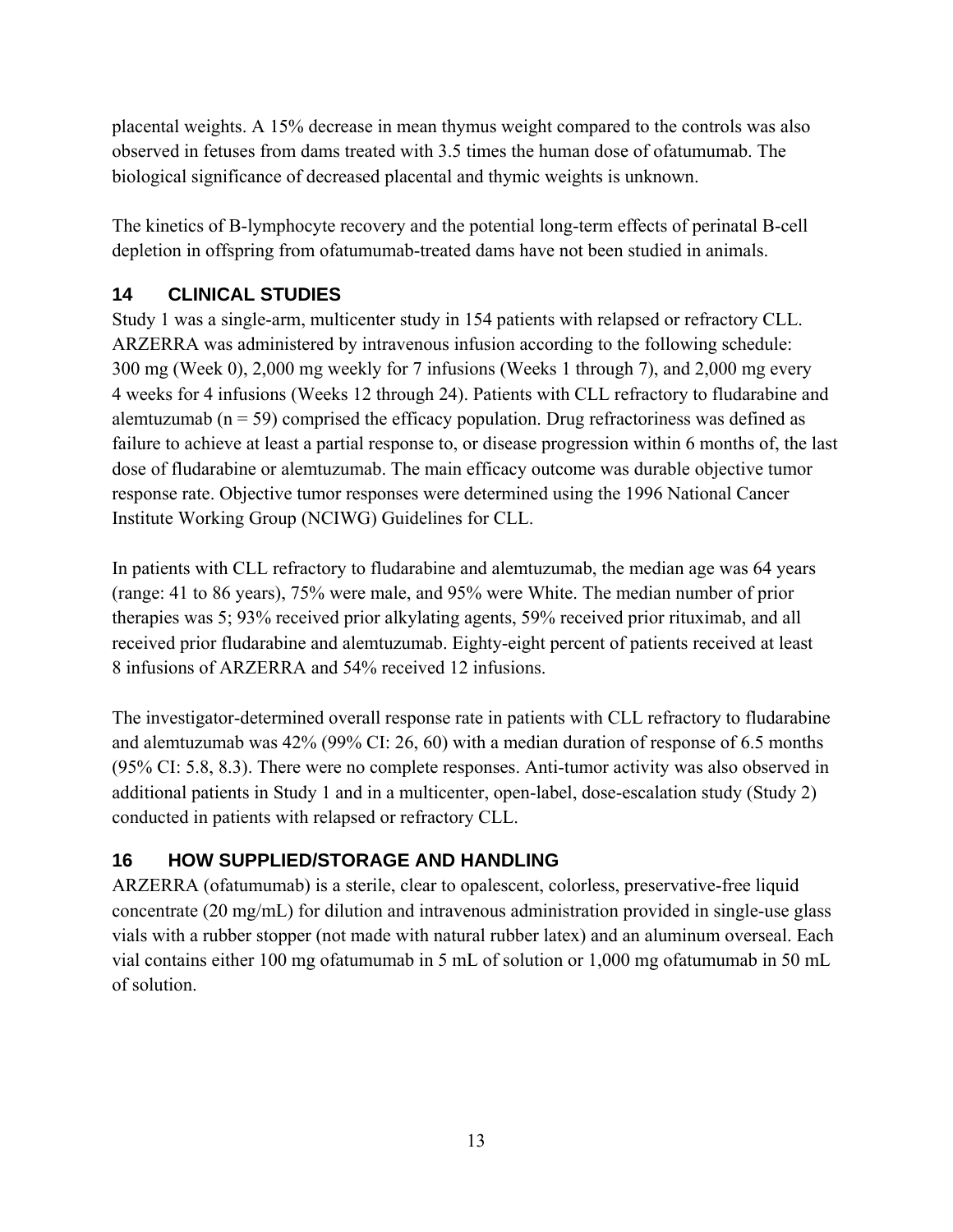<span id="page-13-0"></span>ARZERRA is available as follows:

| <b>Carton Contents</b>                                                                        | NDC                                 |
|-----------------------------------------------------------------------------------------------|-------------------------------------|
| 3 single-use 100 mg/5 mL vials with 2 in-line filter sets                                     | Vial: NDC 0173-0821-02              |
|                                                                                               | Carton of 3 vials: NDC 0173-0821-33 |
| 1 single-use 1,000 mg/50 mL vial with 2 in-line filter sets Vial and Carton: NDC 0173-0821-01 |                                     |

Store ARZERRA refrigerated between 2° to 8°C (36° to 46°F). Do not freeze. Vials should be protected from light.

## **17 PATIENT COUNSELING INFORMATION**

Advise patients to contact a healthcare professional for any of the following:

- Signs and symptoms of infusion reactions including fever, chills, rash, or breathing problems within 24 hours of infusion *[see Warnings and Precautions (5.1) and Adverse Reactions (6.1)]*
- Bleeding, easy bruising, petechiae, pallor, worsening weakness, or fatigue *[see Warnings and Precautions (5.3)]*
- Signs of infections including fever and cough *[see Warnings and Precautions (5.3) and Adverse Reactions (6.1)]*
- Symptoms of hepatitis including worsening fatigue or yellow discoloration of skin or eyes *[see Warnings and Precautions (5.4, 5.5)]*
- New neurological symptoms such as confusion, dizziness or loss of balance, difficulty talking or walking, or vision problems *[see Warnings and Precautions (5.6)]*
- New or worsening abdominal pain or nausea or a significant increase in feeling unwell *[see Warnings and Precautions (5.2, 5.7)]*
- Pregnancy or nursing *[see Use in Specific Populations (8.1, 8.3)]*

Advise patients of the need for:

- Periodic monitoring for blood counts *[see Warnings and Precautions (5.3)]*
- Avoiding vaccination with live viral vaccines *[see Warnings and Precautions (5.8)]*

ARZERRA is a registered trademark of the GlaxoSmithKline group of companies.

Manufactured by: GLAXO GROUP LIMITED Greenford, Middlesex, UB6 0NN, United Kingdom U.S. Lic. 1809

Distributed by: